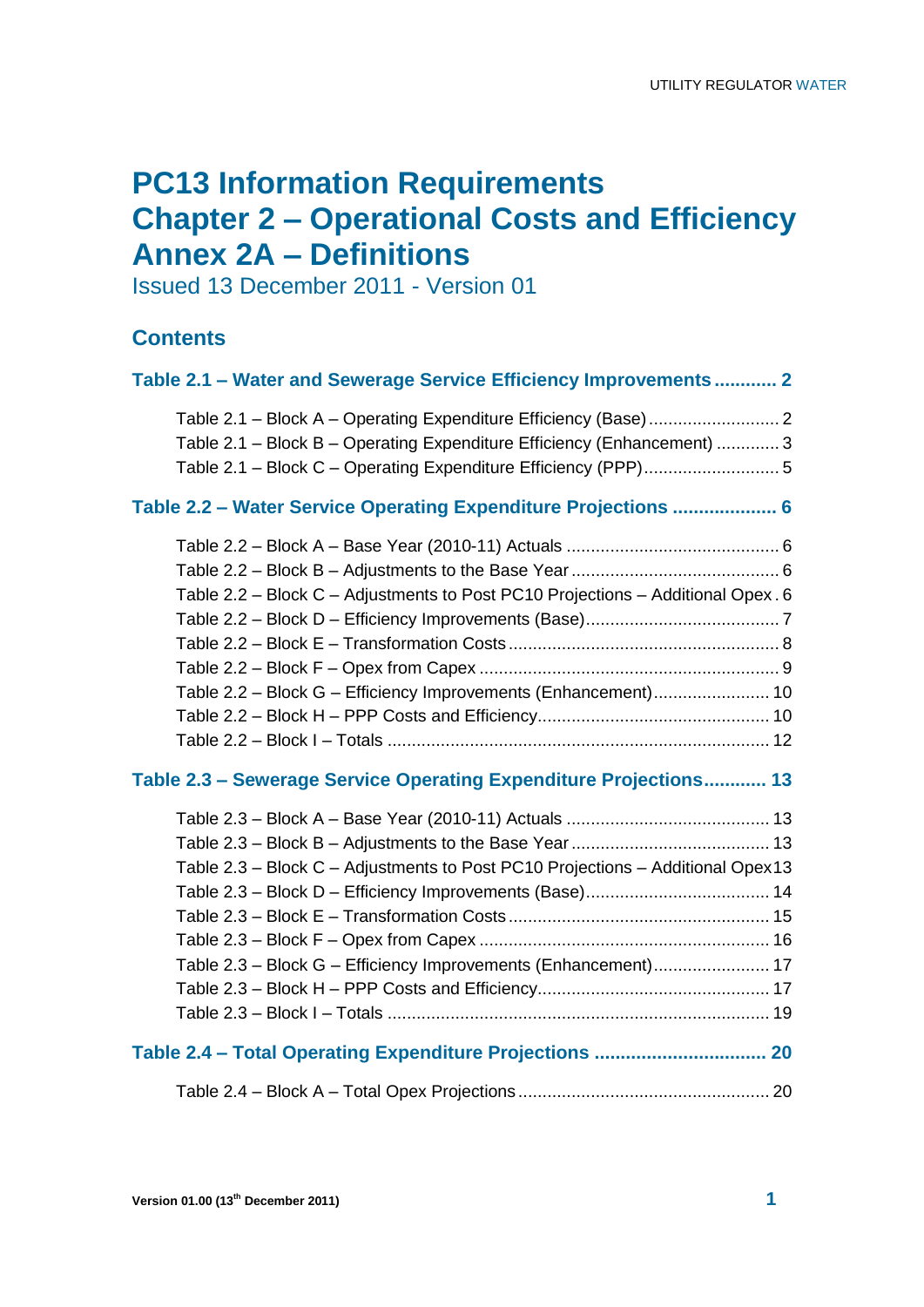# **Table 2.1 – Water and Sewerage Service Efficiency Improvements**

| Line 1                  | Assessment of relative efficiency<br>Band                                                                                                                                                                                                                                                                                                                                                                                                                                                                                                                                                                                                    | A to E |
|-------------------------|----------------------------------------------------------------------------------------------------------------------------------------------------------------------------------------------------------------------------------------------------------------------------------------------------------------------------------------------------------------------------------------------------------------------------------------------------------------------------------------------------------------------------------------------------------------------------------------------------------------------------------------------|--------|
| <b>Definition</b>       | The company's assessment of its operating expenditure efficiency, relative<br>to other regulated water companies, in 2010-11, according to the following<br>banding scheme:<br>А:<br>If the company is assessed within 5% of the<br>benchmark company<br>B:<br>If the company is assessed as being between 5<br>and 15% from the benchmark company<br>C:<br>If the company is assessed as being between 15<br>and 25% from the benchmark company<br>D:<br>If the company is assessed as being between 25<br>and 35% from the benchmark company<br>E:<br>If the company is assessed as being between 35<br>and 45% from the benchmark company |        |
|                         | This assessment is based on total operating expenditure and applies to<br>both base and enhancement operating expenditure.                                                                                                                                                                                                                                                                                                                                                                                                                                                                                                                   |        |
| <b>Processing rules</b> | Input field                                                                                                                                                                                                                                                                                                                                                                                                                                                                                                                                                                                                                                  |        |

## **Table 2.1 – Block A – Operating Expenditure Efficiency (Base)**

| Line 2                  | Assessment of scope for catch-up (base) / assumed<br>profile year on year                                                                                                                                                                                                                  | % | 3dp |
|-------------------------|--------------------------------------------------------------------------------------------------------------------------------------------------------------------------------------------------------------------------------------------------------------------------------------------|---|-----|
| <b>Definition</b>       | Percentage reduction of the relative efficiency gap between the company<br>and leading companies that the company assesses can be achieved<br>between 2010-11 and 2014-15 and the company's assumption of the<br>annual profile for 2011-12 to 2014-15 inclusive to achieve this catch-up. |   |     |
| <b>Processing rules</b> | Input field.                                                                                                                                                                                                                                                                               |   |     |

| Line 3                  | Assumed minimum level of efficiency<br>improvements/assumed profile year on year (base)                                                                                                                                                                                       | % | 3dp |
|-------------------------|-------------------------------------------------------------------------------------------------------------------------------------------------------------------------------------------------------------------------------------------------------------------------------|---|-----|
| <b>Definition</b>       | Company's assessment of the minimum level of efficiency improvements,<br>year on year, that it is reasonable to assume in price setting for even the<br>most efficient (band A) companies, for base service operating expenditure.<br>This is equivalent to "frontier shift". |   |     |
| <b>Processing rules</b> | Input field                                                                                                                                                                                                                                                                   |   |     |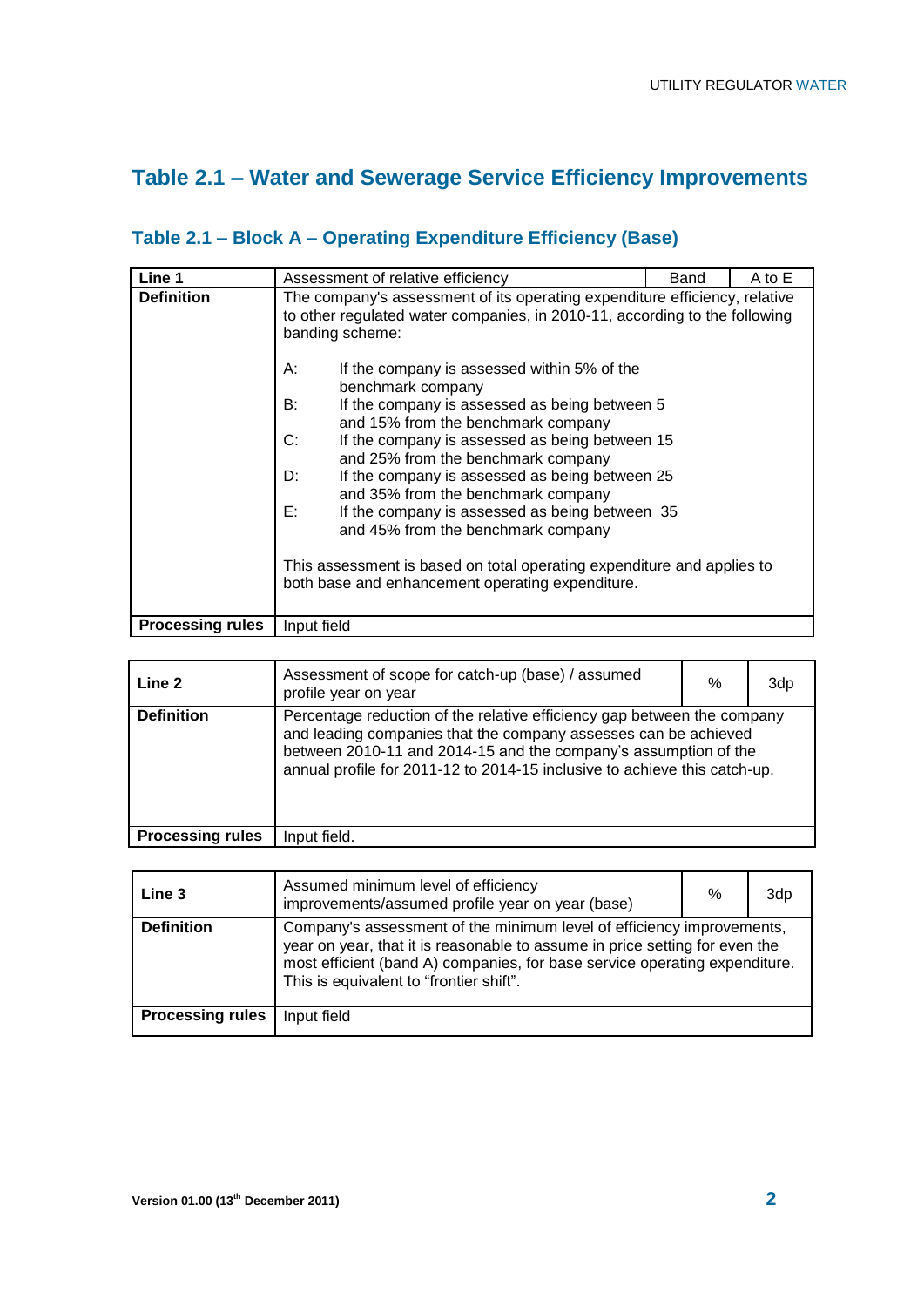| Line 4                  | Overall compounded assumed improvement profile<br>(base)                                                                                                                       | % | 3dp |
|-------------------------|--------------------------------------------------------------------------------------------------------------------------------------------------------------------------------|---|-----|
| <b>Definition</b>       | The overall cumulative improvement in base operating efficiency resulting<br>from catch-up in relative efficiency plus minimum improvements achievable<br>by band A companies. |   |     |
| <b>Processing rules</b> | Calculated field:<br>Compounded sum of lines 2 and 3<br>For 2011-12 and following years:                                                                                       |   |     |
|                         | (1-(1-line 4 previous year/100) multiplied by (1-line 2/100) multiplied by (1-<br>line 3/100)) multiplied by 100                                                               |   |     |

## **Table 2.1 – Block B – Operating Expenditure Efficiency (Enhancement)**

| Line 5                  | Factor for the scope for enhancement catch up relative<br>to that for base opex                                                                                                                                                                                                                                                                                                                         | nr | 3dp |  |
|-------------------------|---------------------------------------------------------------------------------------------------------------------------------------------------------------------------------------------------------------------------------------------------------------------------------------------------------------------------------------------------------------------------------------------------------|----|-----|--|
| <b>Definition</b>       | Factor that should be applied to the scope for base opex catch-up to give<br>the scope for enhancement opex catch-up.                                                                                                                                                                                                                                                                                   |    |     |  |
|                         | If a company believes that these are the same the factor should be entered<br>as 1.<br>If a company believes that the scope for enhancement opex catch-up is<br>greater than that for base opex this should be entered as a number >1. For<br>example if a company assesses the scope for base opex catch-up as 40%,<br>and the scope for enhancement opex catch-up as 50%, then the factor is<br>1.25. |    |     |  |
|                         |                                                                                                                                                                                                                                                                                                                                                                                                         |    |     |  |
|                         | If a company believes that the scope for enhancement opex catch-up is less<br>than that for base opex this should be entered as a number <1. For example<br>if a company assesses the scope for base opex catch-up as 50%, and the<br>scope for enhancement opex catch-up as 40%, then the factor is 0.8.                                                                                               |    |     |  |
| <b>Processing rules</b> | Input field                                                                                                                                                                                                                                                                                                                                                                                             |    |     |  |

| Line 6                  | Assessment of scope for catch-up (enhancements) /<br>assumed profile year on year                                                                                                                                                                                                       | ℅ | 3dp |  |
|-------------------------|-----------------------------------------------------------------------------------------------------------------------------------------------------------------------------------------------------------------------------------------------------------------------------------------|---|-----|--|
| <b>Definition</b>       | Percentage reduction of the relative efficiency gap between NI Water and<br>leading companies that the company assesses can be achieved between<br>2010-11 and 2014-15 and the company's assumption of the annual profile<br>for 2011-12 to 2014-15 inclusive to achieve this catch-up. |   |     |  |
| <b>Processing rules</b> | Calculated field: Column 1 Assessment for PC13. Factor for the scope for<br>enhancement catch-up relative to that for base opex, line 5 multiplied by<br>assessment of scope for catch-up base line 2.<br>Other cells are input fields.                                                 |   |     |  |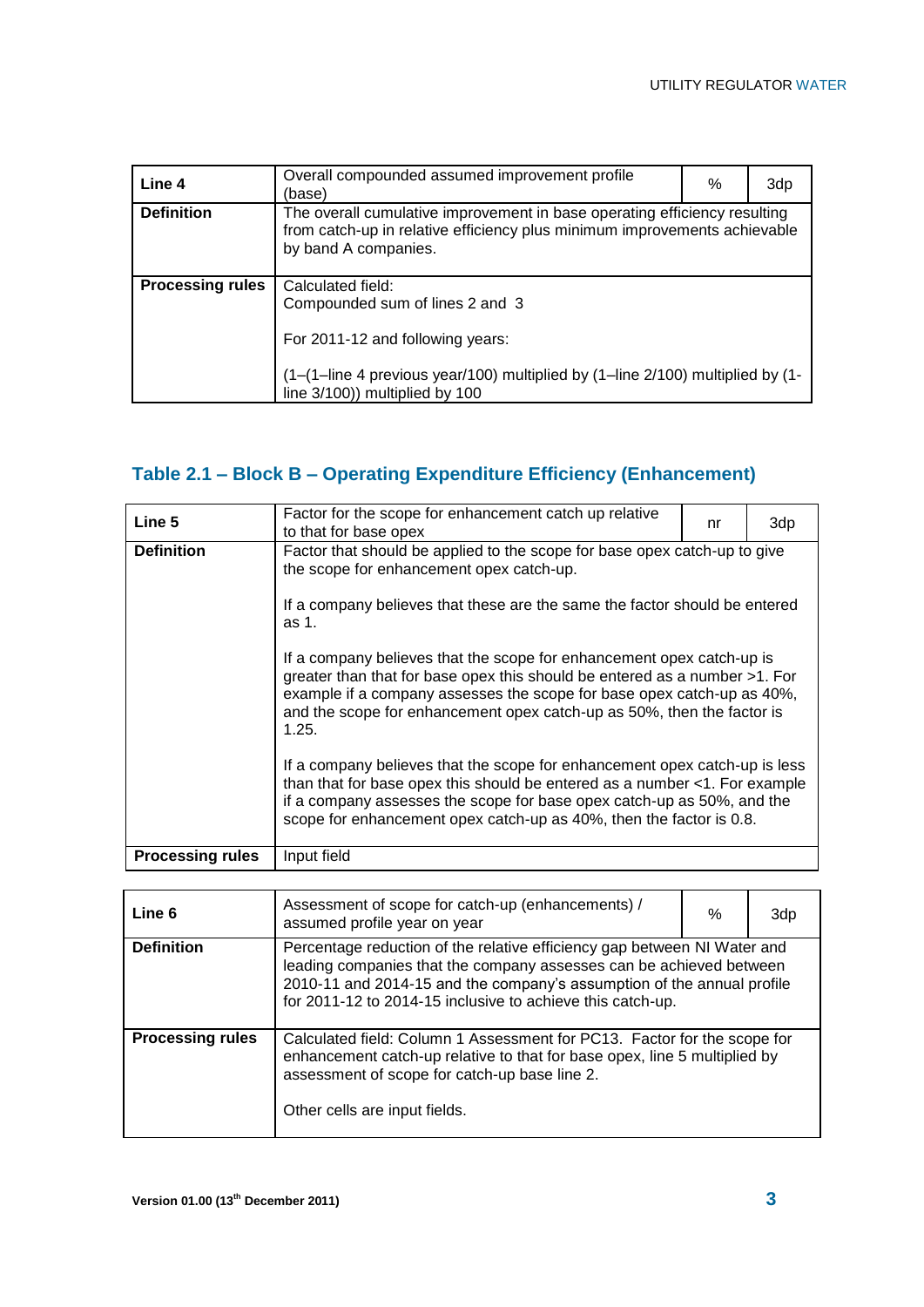| Line 7                  | Factor to assume for minimum level of efficiency<br>compared to base (enhancement)                                                                                                                                                                                                                                                                                              | nr | 3dp |
|-------------------------|---------------------------------------------------------------------------------------------------------------------------------------------------------------------------------------------------------------------------------------------------------------------------------------------------------------------------------------------------------------------------------|----|-----|
| <b>Definition</b>       | Factor that should be applied to the base opex minimum level of efficiency to<br>give the minimum level of efficiency for enhancement opex.                                                                                                                                                                                                                                     |    |     |
|                         | If a company believes that these are the same the factor should be entered<br>as 1.                                                                                                                                                                                                                                                                                             |    |     |
|                         | If a company believes that their share of the minimum level of efficiency for<br>enhancement opex catch-up is greater than that for base opex this should<br>be entered as a number >1. For example if a company assesses the scope<br>for minimum efficiency for base opex as 1% p.a. and the minimum efficiency<br>for enhancement opex as 1.5% p.a., then the factor is 1.5. |    |     |
|                         | If a company believes that the minimum level of efficiency for enhancement<br>opex catch-up is less than that for base opex this should be entered as a<br>number <1. For example if a company assesses the scope for minimum<br>efficiency for base opex as 1% p.a. and the scope for enhancement opex<br>catch-up as 0.75% p.a. then the factor is 0.75.                      |    |     |
| <b>Processing rules</b> | Input field                                                                                                                                                                                                                                                                                                                                                                     |    |     |

| Line 8                  | Assumed minimum level of efficiency improvements,<br>p.a. (enhancements)                                                                                                                                                                                                     | $\%$ | 3dp |
|-------------------------|------------------------------------------------------------------------------------------------------------------------------------------------------------------------------------------------------------------------------------------------------------------------------|------|-----|
| <b>Definition</b>       | Company's assessment of the minimum level of efficiency improvements,<br>year on year, that it is reasonable to assume in price setting for even the<br>most efficient (band A) companies, for enhancement operating expenditure.<br>This is equivalent to "frontier shift". |      |     |
| <b>Processing rules</b> | Assessment PC13 is a calculation: Calculated as (Factor for the minimum<br>level of efficiency relative to that for base opex line 7) times (Assessment of<br>minimum efficiency base line 3).<br>Other cells are input fields.                                              |      |     |

| Line 9                  | Overall compounded assumed improvement profile<br>(enhancements)                                                                                                                                                   | % | 3dp |
|-------------------------|--------------------------------------------------------------------------------------------------------------------------------------------------------------------------------------------------------------------|---|-----|
| <b>Definition</b>       | The overall cumulative improvement in enhancement operating efficiency<br>resulting from catch-up in relative efficiency plus minimum improvements<br>achievable by band A companies.                              |   |     |
| <b>Processing rules</b> | Calculated field: Compounded sum of lines 6 and 8<br>2011-12 and following years:<br>$(1-(1))$ -line 9 previous year/100) multiplied by $(1)$ -line 6/100) multiplied by $(1)$ -<br>line 8/100)) multiplied by 100 |   |     |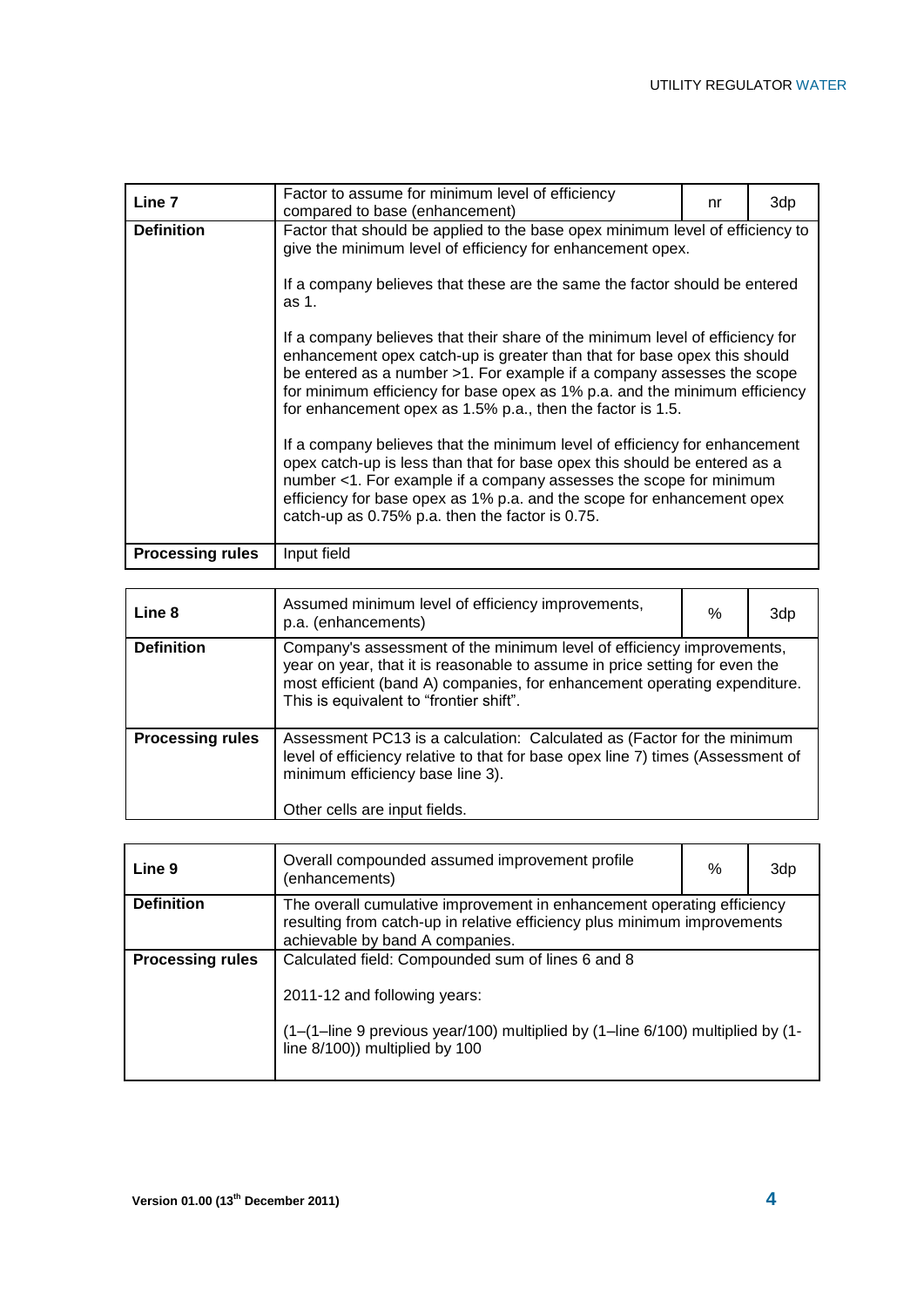| Line 10                 | Assumed improvement profile for PPP schemes.                                   | % | 3dp |
|-------------------------|--------------------------------------------------------------------------------|---|-----|
| <b>Definition</b>       | The company's assessment of the per annum improvement profile for PPP<br>opex. |   |     |
| <b>Processing rules</b> | Input field                                                                    |   |     |

## **Table 2.1 – Block C – Operating Expenditure Efficiency (PPP)**

| Line 11                 | compounded assumed improvement<br>Overall<br>profile<br>(PPP)                            | % | 3dp |
|-------------------------|------------------------------------------------------------------------------------------|---|-----|
| <b>Definition</b>       | The cumulative improvement in PPP opex efficiency.                                       |   |     |
| <b>Processing rules</b> | Calculated field:                                                                        |   |     |
|                         | 2011-12 and following years:                                                             |   |     |
|                         | $(1-(1-line 11)$ previous year/100) multiplied by $(1-line 10/100)$ multiplied by<br>100 |   |     |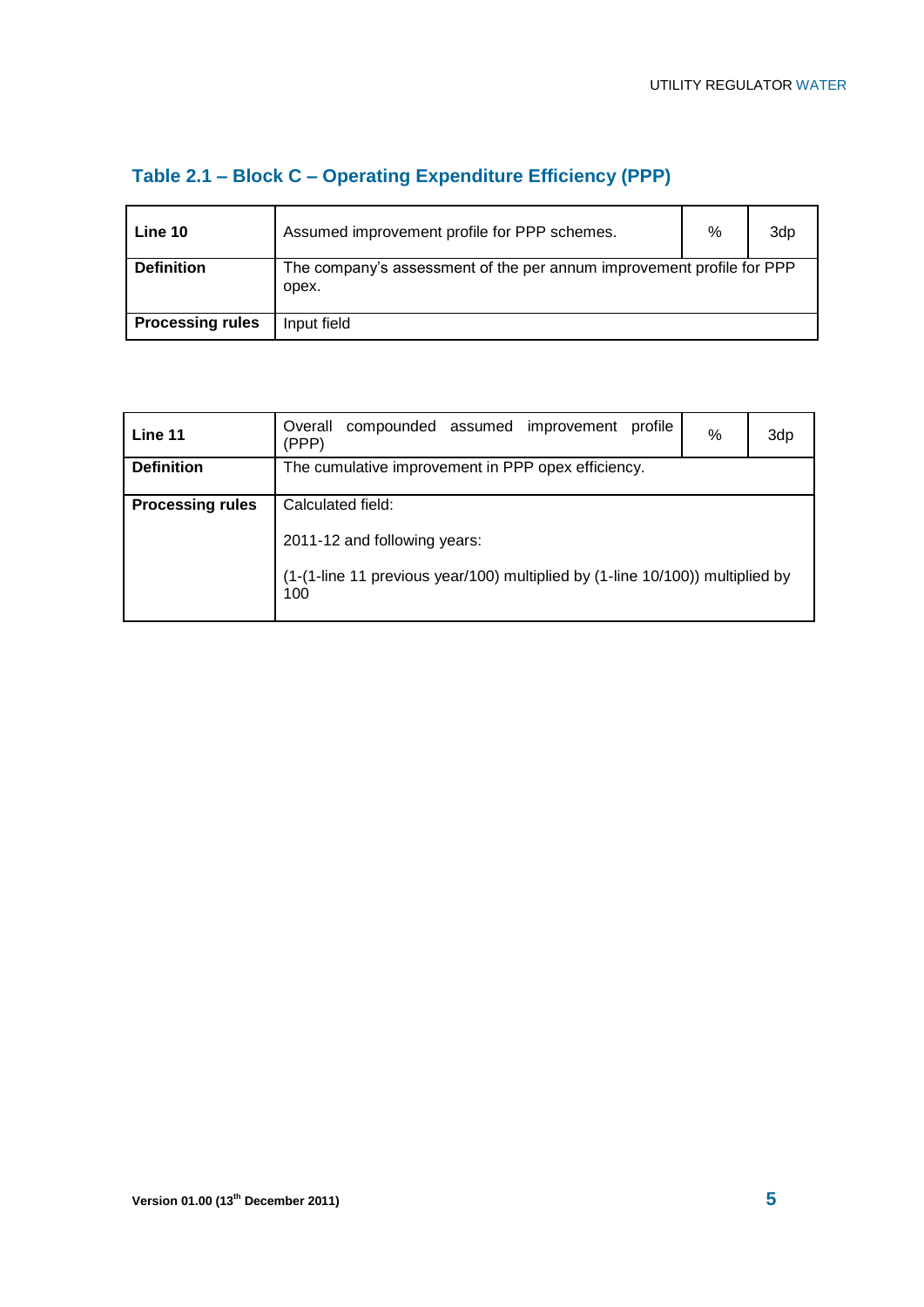## **Table 2.2 – Water Service Operating Expenditure Projections**

### **Table 2.2 – Block A – Base Year (2010-11) Actuals**

All operational cost figures in Tables 2.2, 2.3 and 2.4 should be given in real terms at the 2010-11 price base.

| Line 1                  | Water operating expenditure in 2010-11                                                                   | £m | 3dp |
|-------------------------|----------------------------------------------------------------------------------------------------------|----|-----|
| <b>Definition</b>       | The company's actual total water service operating expenditure for the<br>regulated business in 2010-11. |    |     |
| <b>Processing rules</b> | Input field: Should align with AIR T21 L22 (less PPP expenditure)                                        |    |     |

#### **Table 2.2 – Block B – Adjustments to the Base Year**

| Line 2                  | Net adjustments to actuals                                                                                                                                                                                                                                                                                                                                                 | £m | 3dp |
|-------------------------|----------------------------------------------------------------------------------------------------------------------------------------------------------------------------------------------------------------------------------------------------------------------------------------------------------------------------------------------------------------------------|----|-----|
| <b>Definition</b>       | Company's assessment of the net adjustment to actual operating<br>expenditure that is needed to reflect normal ongoing expenditure for the<br>water service, for example a negative adjustment for a short term pension<br>holiday and a positive adjustment for restructuring provisions, etc. The<br>adjustment removes exceptional and atypical expenditure in 2010-11. |    |     |
| <b>Processing rules</b> | Input field                                                                                                                                                                                                                                                                                                                                                                |    |     |

| Line 3                  | Adjusted base year                                                                                      | £m | 3dp |
|-------------------------|---------------------------------------------------------------------------------------------------------|----|-----|
| <b>Definition</b>       | Normal ongoing operating expenditure for 2010-11, after adjusting for<br>atypical and exceptional items |    |     |
| <b>Processing rules</b> | Calculated field – Line 1 minus line 2                                                                  |    |     |

#### **Table 2.2 – Block C – Adjustments to Post PC10 Projections – Additional Opex**

| Line 4a,4b,etc    | Additional opex                                                                                                                                                                                                                                                         | £m | 3dp |
|-------------------|-------------------------------------------------------------------------------------------------------------------------------------------------------------------------------------------------------------------------------------------------------------------------|----|-----|
| <b>Definition</b> | Company's assessment of adjustments to normal ongoing base service<br>provision operating expenditure to cater for changed situations (for example<br>a known future charge from Northern Ireland Environment Agency). Exclude<br>adjustments for improving efficiency. |    |     |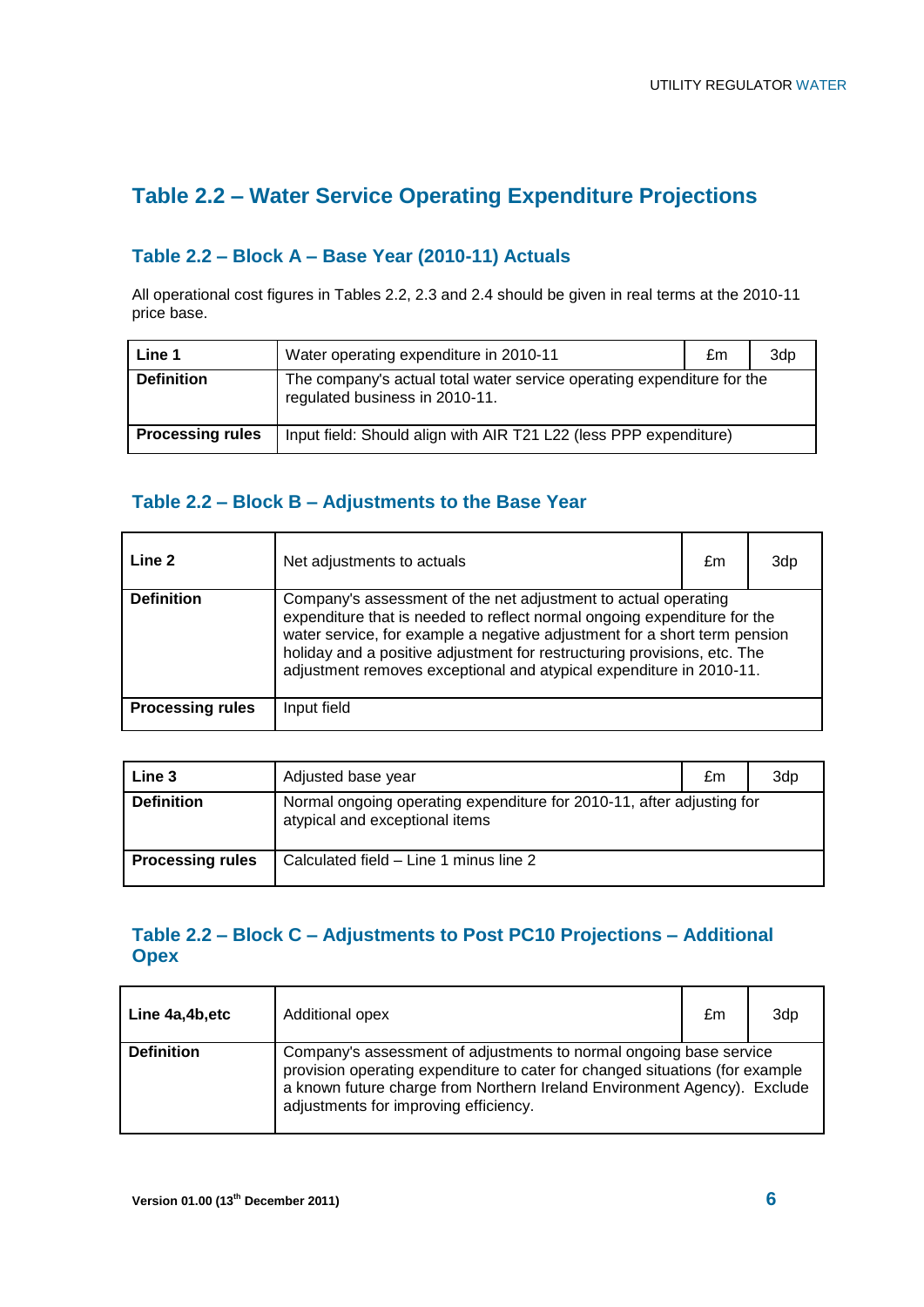| <b>Processing rules</b> | Input field                                                                                                                                                                                        |    |     |
|-------------------------|----------------------------------------------------------------------------------------------------------------------------------------------------------------------------------------------------|----|-----|
| Line 5                  | Total base opex                                                                                                                                                                                    | £m | 3dp |
| <b>Definition</b>       | Projected total base operating expenditure after adjustment for exceptional<br>and atypical items in the base year 2010-11 and for changes in<br>circumstances affecting base service expenditure. |    |     |
| <b>Processing rules</b> | Calculated field:<br>Line 3 plus (line 4a to line $4$ )                                                                                                                                            |    |     |

# **Table 2.2 – Block D – Efficiency Improvements (Base)**

| Line <sub>6</sub>       | Overall compounded efficiency profile (base)                                                                                             | % | 3dp |
|-------------------------|------------------------------------------------------------------------------------------------------------------------------------------|---|-----|
| <b>Definition</b>       | The overall cumulative improvement in base operating efficiency resulting<br>from catch-up in relative efficiency plus "frontier" shift. |   |     |
| <b>Processing rules</b> | Copied field:<br>Copied from table 2.1, Line 4                                                                                           |   |     |

| Line 7                  | Base opex expenditure projection                              | £m | 3dp |
|-------------------------|---------------------------------------------------------------|----|-----|
| <b>Definition</b>       | Company's assessment of base opex after efficiency challenge. |    |     |
| <b>Processing rules</b> | Calculated field:<br>Line 5 multiplied by (1-line 6/100)      |    |     |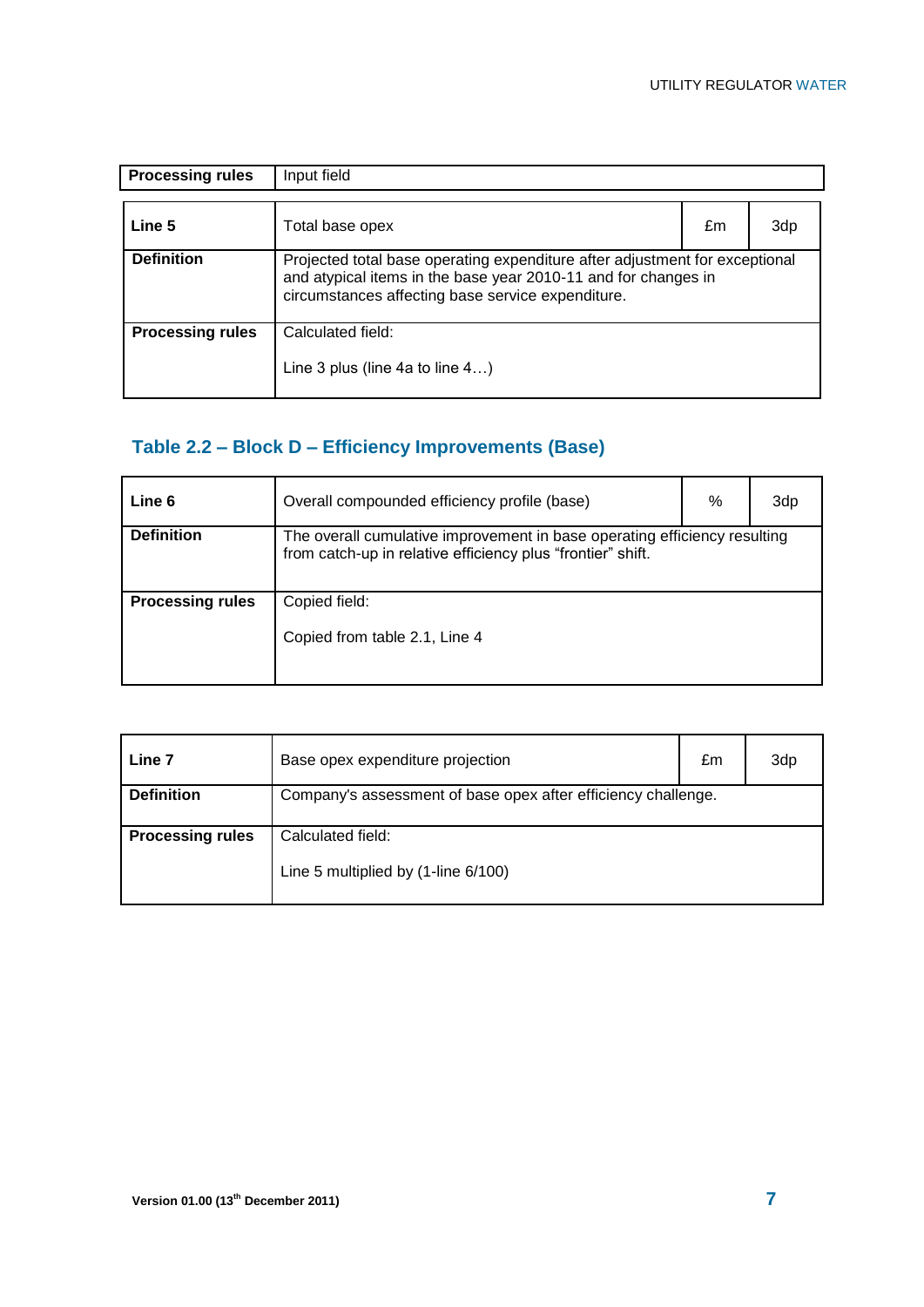#### **Table 2.2 – Block E – Transformation Costs**

| Line 8                  | Business improvement programme                                                                        | £m | 3dp |
|-------------------------|-------------------------------------------------------------------------------------------------------|----|-----|
| <b>Definition</b>       | Expenditure associated with efficiency schemes and other transformation /<br>reorganisation projects. |    |     |
| <b>Processing rules</b> | Input field                                                                                           |    |     |

| Line 9                  | Voluntary early retirement / voluntary severance                                                                                             | £m | 3dp |
|-------------------------|----------------------------------------------------------------------------------------------------------------------------------------------|----|-----|
| <b>Definition</b>       | Expenditure on staff costs associated with the reorganisation projects known<br>as voluntary early retirement / voluntary severance schemes. |    |     |
| <b>Processing rules</b> | Input field                                                                                                                                  |    |     |

| Line 9a                 | Net adjustments to actuals                                                                                                                                                                                                                                                                      | £m | 3dp |
|-------------------------|-------------------------------------------------------------------------------------------------------------------------------------------------------------------------------------------------------------------------------------------------------------------------------------------------|----|-----|
| <b>Definition</b>       | Company's assessment of the net adjustment to actual operating expenditure<br>that is needed to reflect normal ongoing expenditure for the water service, for<br>example a negative adjustment for a short term pension holiday and a<br>positive adjustment for restructuring provisions, etc. |    |     |
| <b>Processing rules</b> | Input field: Should only be completed for 2010-11<br>Net adjustments in this line along with BIP and VER costs should equal the<br>Line 2 adjustments.                                                                                                                                          |    |     |

| Line 10                 | Total transformation costs                   | £m | 3dp |
|-------------------------|----------------------------------------------|----|-----|
| <b>Definition</b>       | The overall costs of transformation projects |    |     |
| <b>Processing rules</b> | Calculated field:                            |    |     |
|                         | Sum of Lines 8 and line 9                    |    |     |
|                         | Sum of Line 8, 9 and 9a for 2010-11          |    |     |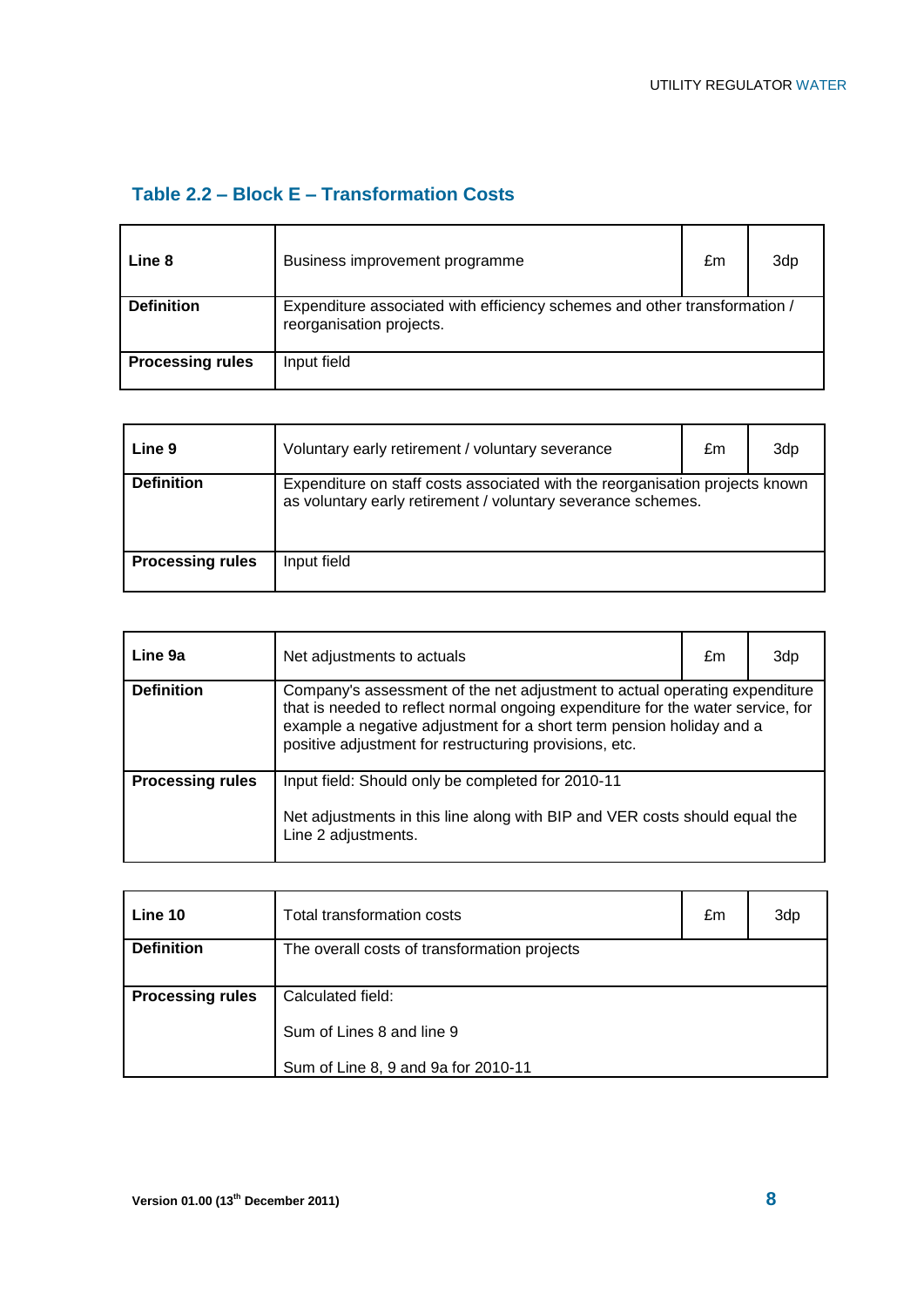# **Table 2.2 – Block F – Opex from Capex**

| Line 11                 | Quality enhancement opex - pre efficiency                                                                                                                                   | £m | 3d <sub>p</sub> |
|-------------------------|-----------------------------------------------------------------------------------------------------------------------------------------------------------------------------|----|-----------------|
| <b>Definition</b>       | Quality enhancement operating expenditure arising from the capital<br>programme. This includes drinking water quality, environmental<br>requirements and other obligations. |    |                 |
| <b>Processing rules</b> | Input field                                                                                                                                                                 |    |                 |

| Line 12                 | ESL customer service opex – pre efficiency                                             | £m | 3dp |
|-------------------------|----------------------------------------------------------------------------------------|----|-----|
| <b>Definition</b>       | Additional ESL operating expenditure associated with proposed service<br>enhancements. |    |     |
| <b>Processing rules</b> | Input field                                                                            |    |     |

| Line 13                 | Supply/demand balance opex - pre efficiency                                                                                                                                                                                                  | £m | 3dp |
|-------------------------|----------------------------------------------------------------------------------------------------------------------------------------------------------------------------------------------------------------------------------------------|----|-----|
| <b>Definition</b>       | The adjustments to operating expenditure due to growth related capital<br>expenditure, capital investment for new development and to accommodate<br>the potential impact of climate change, while maintaining existing levels of<br>service. |    |     |
| <b>Processing rules</b> | Input field                                                                                                                                                                                                                                  |    |     |

| Line 14                 | Security of supply opex - pre efficiency                                                                                                                                                                                     | £m | 3dp |
|-------------------------|------------------------------------------------------------------------------------------------------------------------------------------------------------------------------------------------------------------------------|----|-----|
| <b>Definition</b>       | The adjustments made to operating expenditure in due to capital investment<br>undertaken to achieve an enhanced service level that directly impacts on<br>supply/demand balance through improved security of water supplies. |    |     |
| <b>Processing rules</b> | Input field                                                                                                                                                                                                                  |    |     |

| Line 15                 | Total opex from capex – pre efficiency                                        | £m | 3dp |
|-------------------------|-------------------------------------------------------------------------------|----|-----|
| <b>Definition</b>       | The total opex resulting from capital expenditure throughout the PC13 period. |    |     |
| <b>Processing rules</b> | Calculated field:                                                             |    |     |
|                         | Sum of Lines 11, 12, 13 and 14                                                |    |     |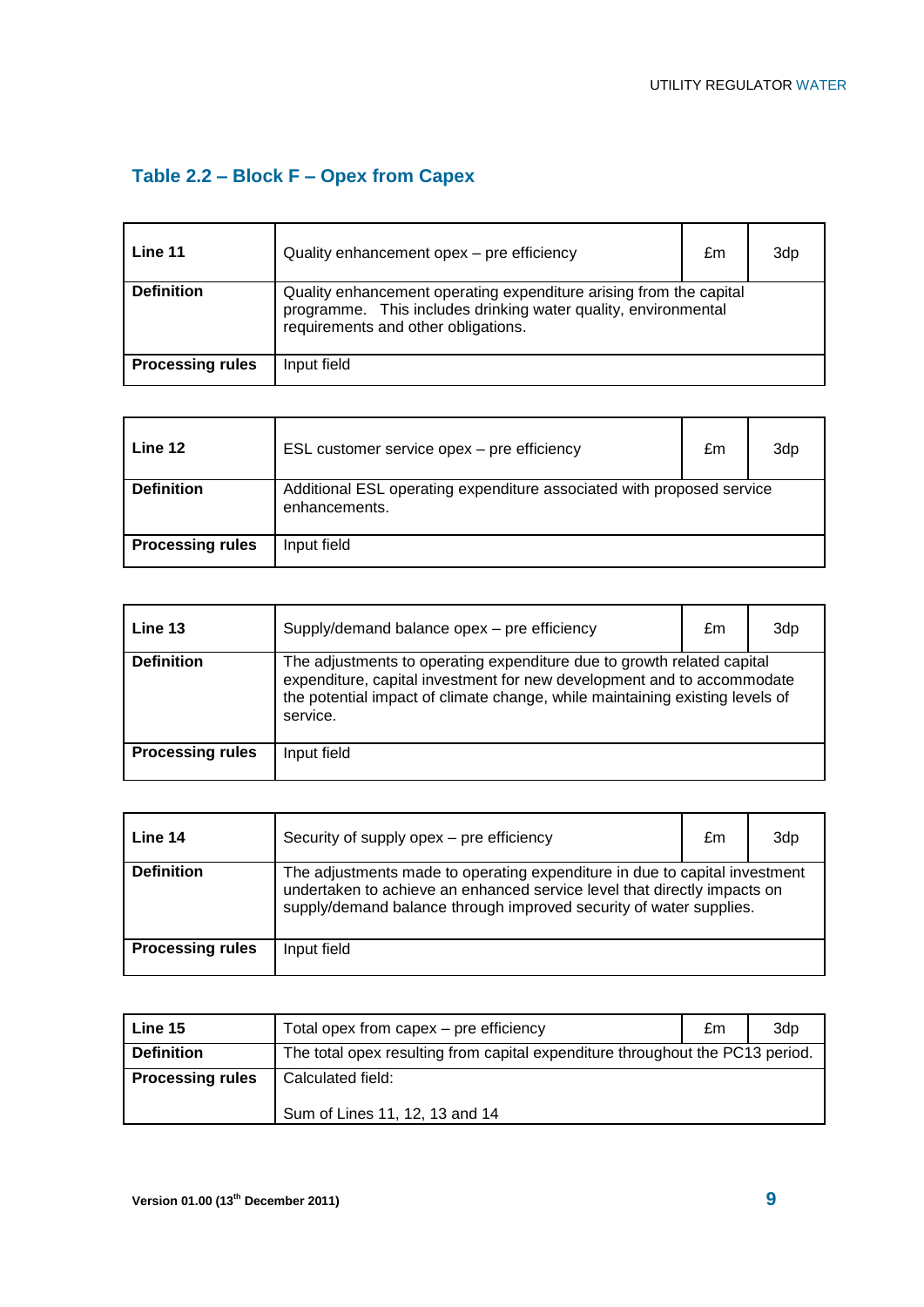| Table 2.2 - Block G - Efficiency Improvements (Enhancement) |  |  |
|-------------------------------------------------------------|--|--|
|-------------------------------------------------------------|--|--|

| Overall compounded assumed improvement profile<br>(enhancement) | % | 3dp                                                                                                                                                |
|-----------------------------------------------------------------|---|----------------------------------------------------------------------------------------------------------------------------------------------------|
| achievable by band A companies.                                 |   |                                                                                                                                                    |
| Copied field<br>Copied: table 2.1, line 9                       |   |                                                                                                                                                    |
|                                                                 |   | The overall cumulative improvement in enhancement operating efficiency<br>resulting from catch-up in relative efficiency plus minimum improvements |

| Line 17                 | Total opex from capex - projection                                   | £m | 3dp |
|-------------------------|----------------------------------------------------------------------|----|-----|
| <b>Definition</b>       | The total opex from capex projection net of an efficiency challenge. |    |     |
|                         |                                                                      |    |     |
| <b>Processing rules</b> | Calculated field:                                                    |    |     |
|                         | Line 15 multiplied by (1- line16/100)                                |    |     |

## **Table 2.2 – Block H – PPP Costs and Efficiency**

| Line 18                 | PPP opex (pre efficiency)                              | £m | 3dp |
|-------------------------|--------------------------------------------------------|----|-----|
| <b>Definition</b>       | The pre efficiency operating cost of PPP water assets. |    |     |
| <b>Processing rules</b> | Input field                                            |    |     |

| Line 19                 | PPP assumed efficiency improvement profile                      | % | 3dp |
|-------------------------|-----------------------------------------------------------------|---|-----|
| <b>Definition</b>       | The overall cumulative improvement in PPP operating efficiency. |   |     |
| <b>Processing rules</b> | Copied field:<br>Copied: Table 2.1, Line 11                     |   |     |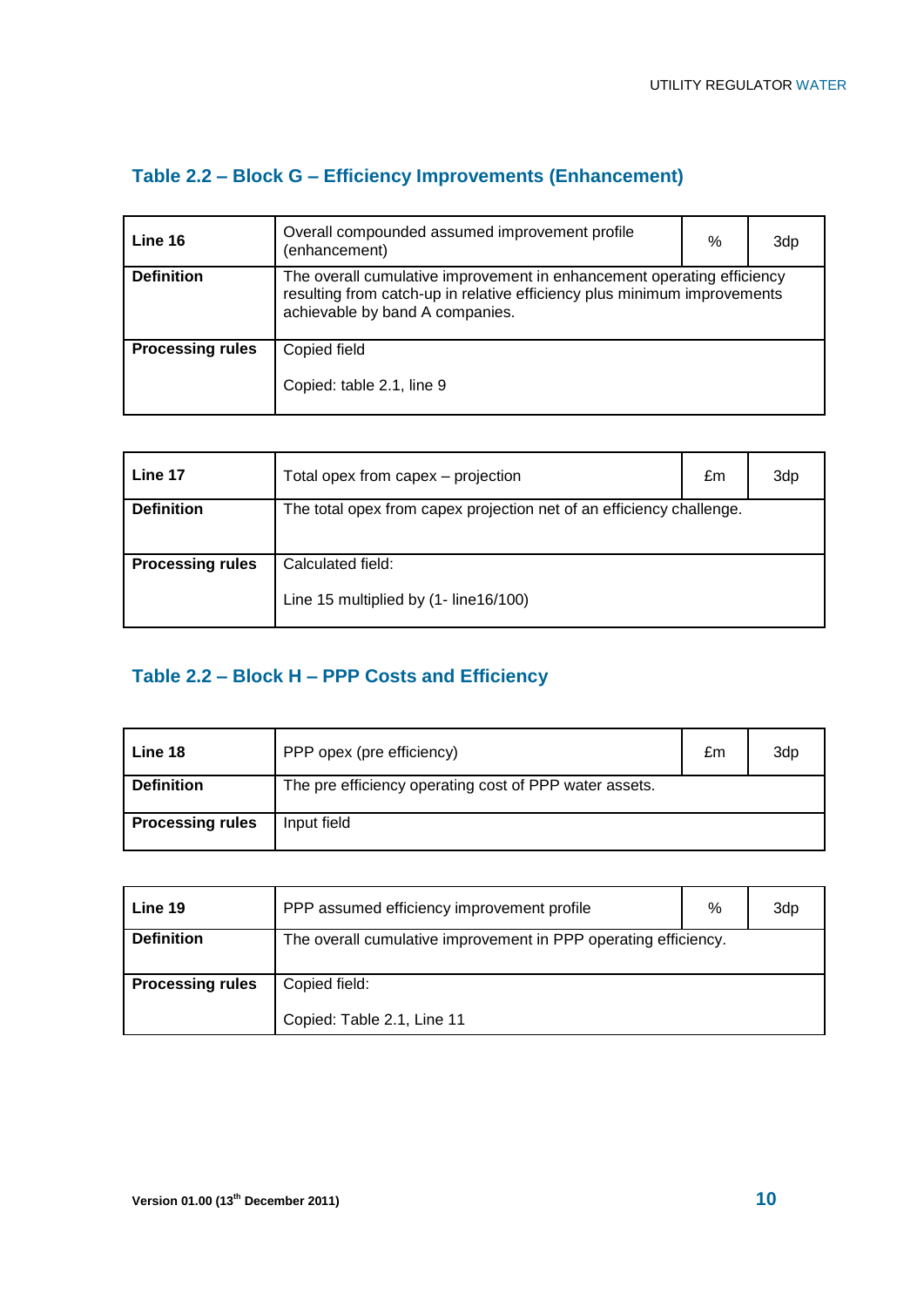| Line 20                 | PPP opex (post efficiency)                                                                                                                                            | £m | 3dp |
|-------------------------|-----------------------------------------------------------------------------------------------------------------------------------------------------------------------|----|-----|
| <b>Definition</b>       | The PPP opex projection net of efficiencies. This line, along with the<br>corresponding line in table 2.3 should align with Tab A5, Line 3 of the<br>financial model. |    |     |
| <b>Processing rules</b> | Calculated field:<br>Line 18 multiplied by (1- line 19/100)                                                                                                           |    |     |
|                         |                                                                                                                                                                       |    |     |

| Line 21                 | PPP interest payment                                                                                                                                                                                 | £m | 3dp |
|-------------------------|------------------------------------------------------------------------------------------------------------------------------------------------------------------------------------------------------|----|-----|
| <b>Definition</b>       | The PPP interest payments on water assets. This line, along with the<br>corresponding line in table 2.3 should align with Tab A5, Line 8a of the<br>financial model (after adjusting for inflation). |    |     |
| <b>Processing rules</b> | Input field                                                                                                                                                                                          |    |     |

| Line 22                 | PPP capital repayments                                                                                                                                                                                 | £m | 3dp |
|-------------------------|--------------------------------------------------------------------------------------------------------------------------------------------------------------------------------------------------------|----|-----|
| <b>Definition</b>       | The PPP capital repayments on water assets. This line, along with the<br>corresponding line in table 2.3 should align with Tab A5, Line 21a of the<br>financial model (after adjusting for inflation). |    |     |
| <b>Processing rules</b> | Input field                                                                                                                                                                                            |    |     |

| Line 23                 | <b>Total PPP costs</b>                          | £m | 3dp |
|-------------------------|-------------------------------------------------|----|-----|
| <b>Definition</b>       | Total unitary charge for PPP water assets       |    |     |
| <b>Processing rules</b> | Calculated field:<br>Sum of lines 20, 21 and 22 |    |     |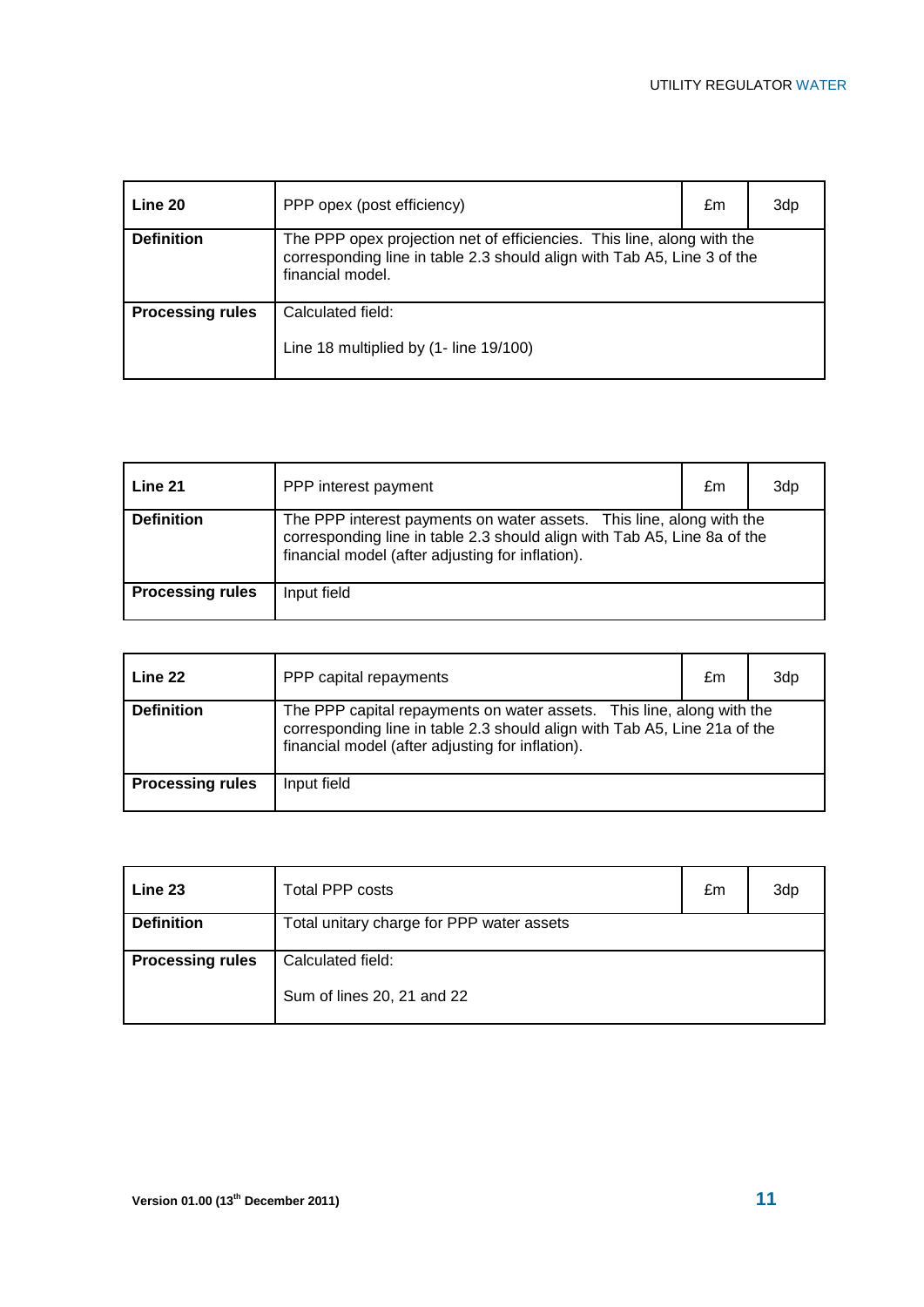#### **Table 2.2 – Block I – Totals**

| Line 24                 | Total water operating expenditure projection                                                                     | £m | 3dp |
|-------------------------|------------------------------------------------------------------------------------------------------------------|----|-----|
| <b>Definition</b>       | The total water operating expenditure projections including all PPP charges.<br>The figure is net of efficiency. |    |     |
| <b>Processing rules</b> | Calculated field:<br>Sum of lines 7, 10, 17 and 23                                                               |    |     |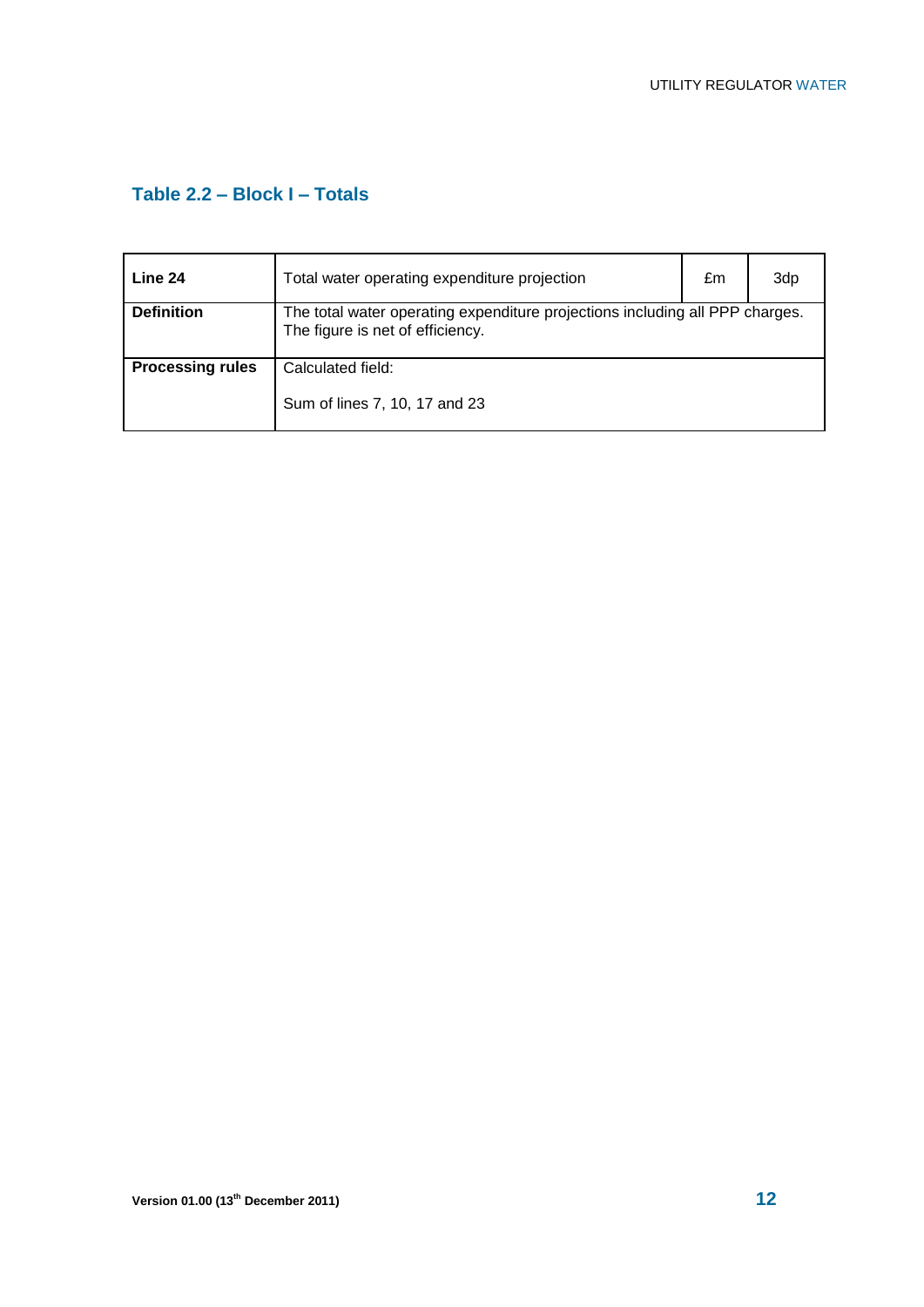## **Table 2.3 – Sewerage Service Operating Expenditure Projections**

#### **Table 2.3 – Block A – Base Year (2010-11) Actuals**

| Line 1                  | Sewerage operating expenditure in 2010-11                                                                   | £m | 3dp |
|-------------------------|-------------------------------------------------------------------------------------------------------------|----|-----|
| <b>Definition</b>       | The company's actual total sewerage service operating expenditure for the<br>regulated business in 2010-11. |    |     |
| <b>Processing rules</b> | Input field: Should align with AIR T22 L21 (less PPP expenditure)                                           |    |     |

#### **Table 2.3 – Block B – Adjustments to the Base Year**

| Line 2                  | Net adjustments to actuals                                                                                                                                                                                                                                                                                                                                                 | £m | 3dp |
|-------------------------|----------------------------------------------------------------------------------------------------------------------------------------------------------------------------------------------------------------------------------------------------------------------------------------------------------------------------------------------------------------------------|----|-----|
| <b>Definition</b>       | Company's assessment of the net adjustment to actual operating<br>expenditure that is needed to reflect normal ongoing expenditure for the<br>water service, for example a negative adjustment for a short term pension<br>holiday and a positive adjustment for restructuring provisions, etc. The<br>adjustment removes exceptional and atypical expenditure in 2010-11. |    |     |
| <b>Processing rules</b> | Input field                                                                                                                                                                                                                                                                                                                                                                |    |     |

| Line 3                  | Adjusted base year                                                                                      | £m | 3dp |
|-------------------------|---------------------------------------------------------------------------------------------------------|----|-----|
| <b>Definition</b>       | Normal ongoing operating expenditure for 2010-11, after adjusting for<br>atypical and exceptional items |    |     |
| <b>Processing rules</b> | Calculated field - Line 1 minus line 2                                                                  |    |     |

#### **Table 2.3 – Block C – Adjustments to Post PC10 Projections – Additional Opex**

| Line 4a, 4b, etc        | Additional opex                                                                                                                                                                                                                                                         | £m | 3dp |
|-------------------------|-------------------------------------------------------------------------------------------------------------------------------------------------------------------------------------------------------------------------------------------------------------------------|----|-----|
| <b>Definition</b>       | Company's assessment of adjustments to normal ongoing base service<br>provision operating expenditure to cater for changed situations (for example<br>a known future charge from Northern Ireland Environment Agency). Exclude<br>adjustments for improving efficiency. |    |     |
| <b>Processing rules</b> | Input field                                                                                                                                                                                                                                                             |    |     |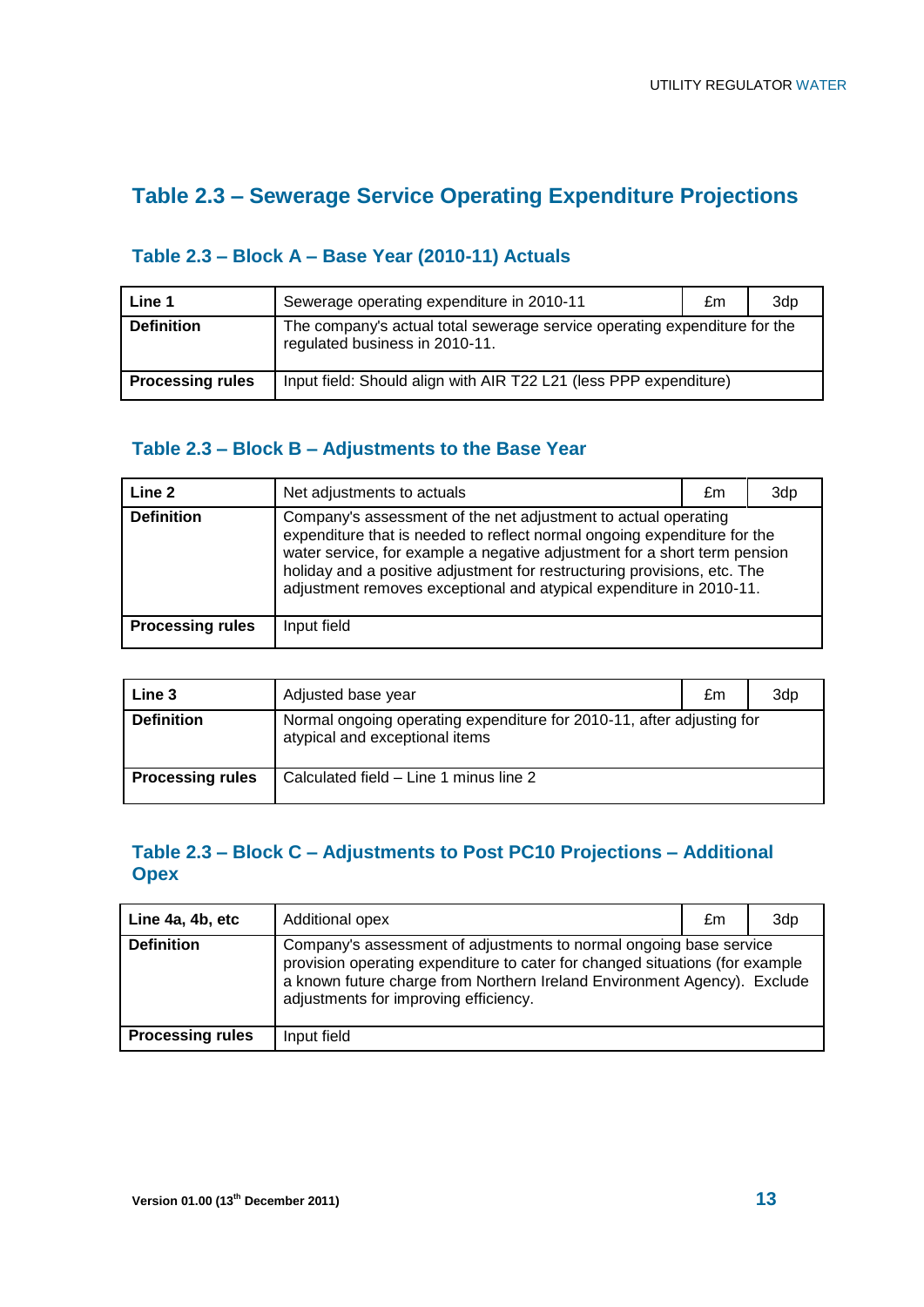| Line 5                  | Total base opex                                                                                                                                                                                    | £m | 3dp |
|-------------------------|----------------------------------------------------------------------------------------------------------------------------------------------------------------------------------------------------|----|-----|
| <b>Definition</b>       | Projected total base operating expenditure after adjustment for exceptional<br>and atypical items in the base year 2010-11 and for changes in<br>circumstances affecting base service expenditure. |    |     |
| <b>Processing rules</b> | Calculated field:<br>Line 3 plus (line 4a to line 4)                                                                                                                                               |    |     |

## **Table 2.3 – Block D – Efficiency Improvements (Base)**

| Line 6                  | Overall compounded efficiency profile (base)                                                                                             | % | 3dp |
|-------------------------|------------------------------------------------------------------------------------------------------------------------------------------|---|-----|
| <b>Definition</b>       | The overall cumulative improvement in base operating efficiency resulting<br>from catch-up in relative efficiency plus "frontier" shift. |   |     |
| <b>Processing rules</b> | Copied field:<br>Copied from table 2.1, Line 4                                                                                           |   |     |

| Line 7                  | Base opex expenditure projection                              | £m | 3dp |
|-------------------------|---------------------------------------------------------------|----|-----|
| <b>Definition</b>       | Company's assessment of base opex after efficiency challenge. |    |     |
| <b>Processing rules</b> | Calculated field:<br>Line 5 multiplied by (1-line 6/100)      |    |     |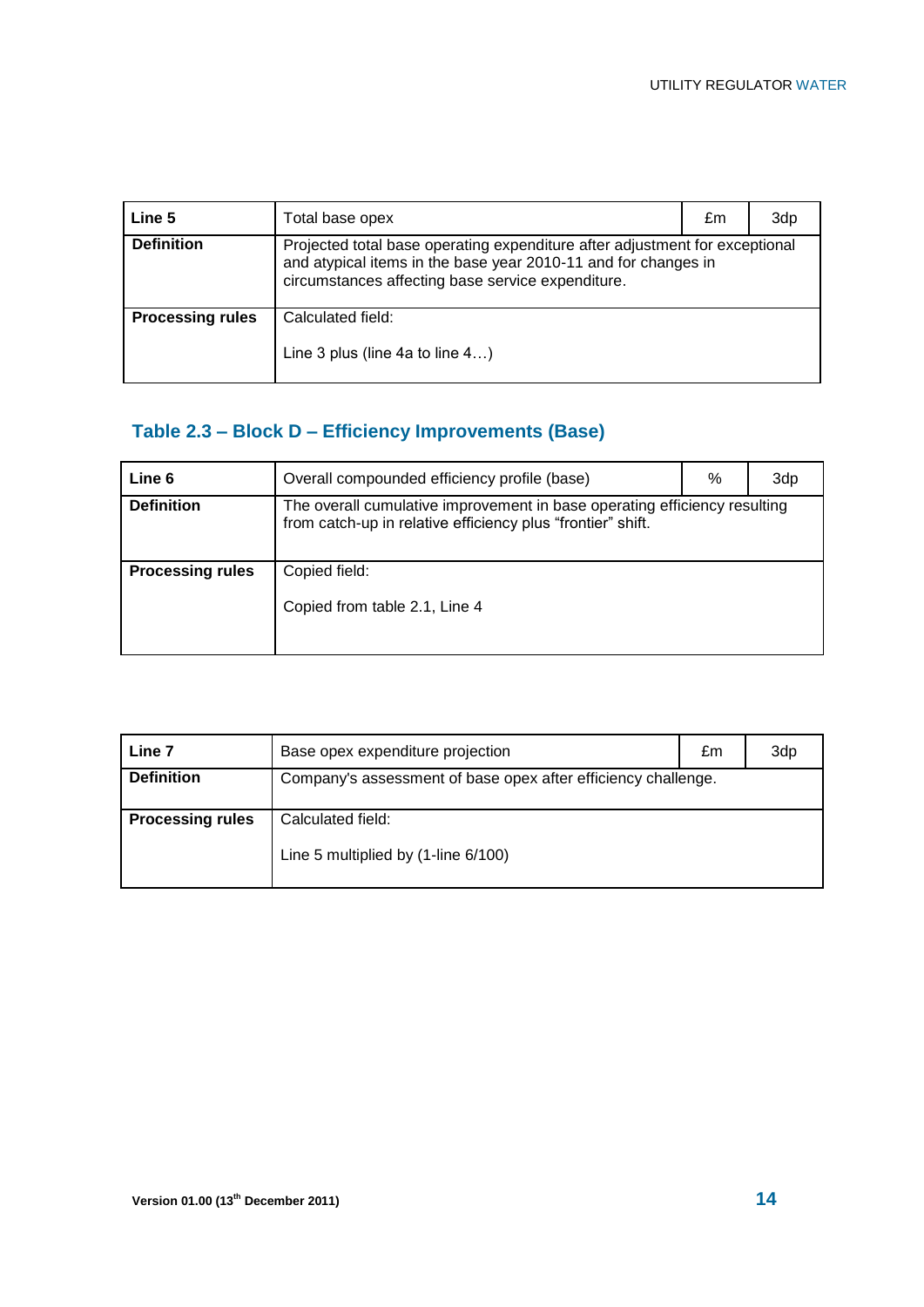#### **Table 2.3 – Block E – Transformation Costs**

| Line 8                  | Business improvement programme                                                                        | £m | 3dp |
|-------------------------|-------------------------------------------------------------------------------------------------------|----|-----|
| <b>Definition</b>       | Expenditure associated with efficiency schemes and other transformation /<br>reorganisation projects. |    |     |
| <b>Processing rules</b> | Input field                                                                                           |    |     |

| Line 9                  | Voluntary early retirement / voluntary severance                                                                                             | £m | 3dp |
|-------------------------|----------------------------------------------------------------------------------------------------------------------------------------------|----|-----|
| <b>Definition</b>       | Expenditure on staff costs associated with the reorganisation projects known<br>as voluntary early retirement / voluntary severance schemes. |    |     |
| <b>Processing rules</b> | Input field                                                                                                                                  |    |     |

| Line 9a                 | Net adjustments to actuals                                                                                                                                                                                                                                                                      | £m | 3dp |
|-------------------------|-------------------------------------------------------------------------------------------------------------------------------------------------------------------------------------------------------------------------------------------------------------------------------------------------|----|-----|
| <b>Definition</b>       | Company's assessment of the net adjustment to actual operating expenditure<br>that is needed to reflect normal ongoing expenditure for the water service, for<br>example a negative adjustment for a short term pension holiday and a<br>positive adjustment for restructuring provisions, etc. |    |     |
| <b>Processing rules</b> | Input field: Should only be completed for 2010-11<br>Net adjustments in this line along with BIP and VER costs should equal the<br>Line 2 adjustments.                                                                                                                                          |    |     |

| Line 10                 | Total transformation costs                   | £m | 3dp |
|-------------------------|----------------------------------------------|----|-----|
| <b>Definition</b>       | The overall costs of transformation projects |    |     |
| <b>Processing rules</b> | Calculated field:                            |    |     |
|                         | Sum of Lines 8 and line 9                    |    |     |
|                         | Sum of Line 8, 9 and 9a for 2010-11          |    |     |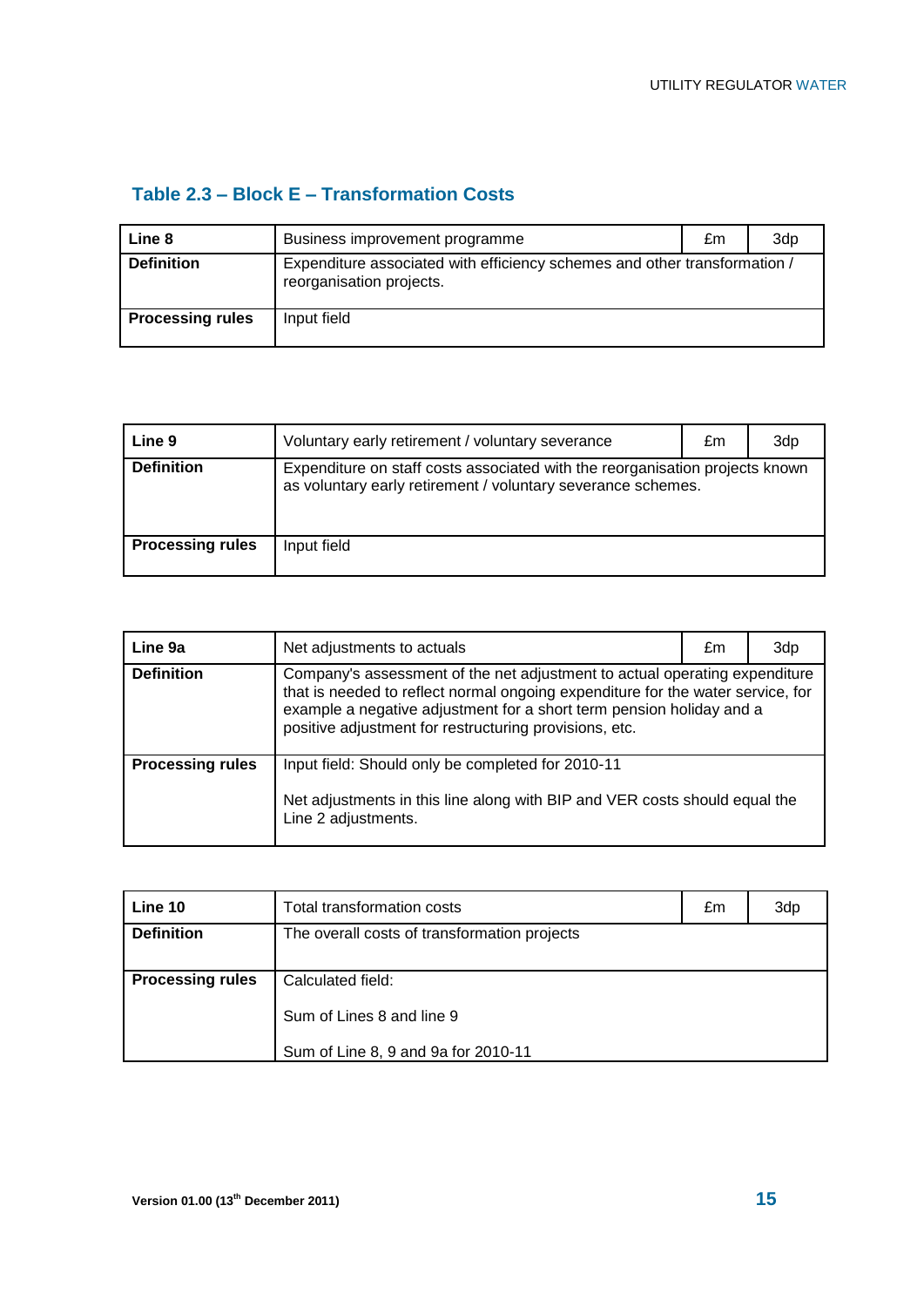# **Table 2.3 – Block F – Opex from Capex**

| Line 11                 | Quality enhancement opex - pre efficiency                                                                                                                                                                                                                   | £m | 3dp |
|-------------------------|-------------------------------------------------------------------------------------------------------------------------------------------------------------------------------------------------------------------------------------------------------------|----|-----|
| <b>Definition</b>       | Projected additional operating expenditure to deliver the PC13 sewerage<br>service quality enhancement programme. This comprises all the additional<br>quality expenditure for completion of the PC13 programme and other legally<br>required enhancements. |    |     |
| <b>Processing rules</b> | Input field                                                                                                                                                                                                                                                 |    |     |

| Line 12                 | ESL customer service opex – pre efficiency                                             | £m | 3d <sub>p</sub> |
|-------------------------|----------------------------------------------------------------------------------------|----|-----------------|
| <b>Definition</b>       | Additional ESL operating expenditure associated with proposed service<br>enhancements. |    |                 |
| <b>Processing rules</b> | Input field                                                                            |    |                 |

| Line 13                 | Supply/demand balance opex - pre efficiency                                                                                                                                                         | £m | 3dp |
|-------------------------|-----------------------------------------------------------------------------------------------------------------------------------------------------------------------------------------------------|----|-----|
| <b>Definition</b>       | Projected additional operating expenditure, associated with the provision of<br>sewerage services for new customers and to accommodate increased use of<br>sewerage services by existing customers. |    |     |
| <b>Processing rules</b> | Input field                                                                                                                                                                                         |    |     |

| Line 14                 | Total opex from capex – pre efficiency                                        | £m | 3dp |
|-------------------------|-------------------------------------------------------------------------------|----|-----|
| <b>Definition</b>       | The total opex resulting from capital expenditure throughout the PC13 period. |    |     |
| <b>Processing rules</b> | Calculated field:<br>Sum of Lines 11, 12 and 13                               |    |     |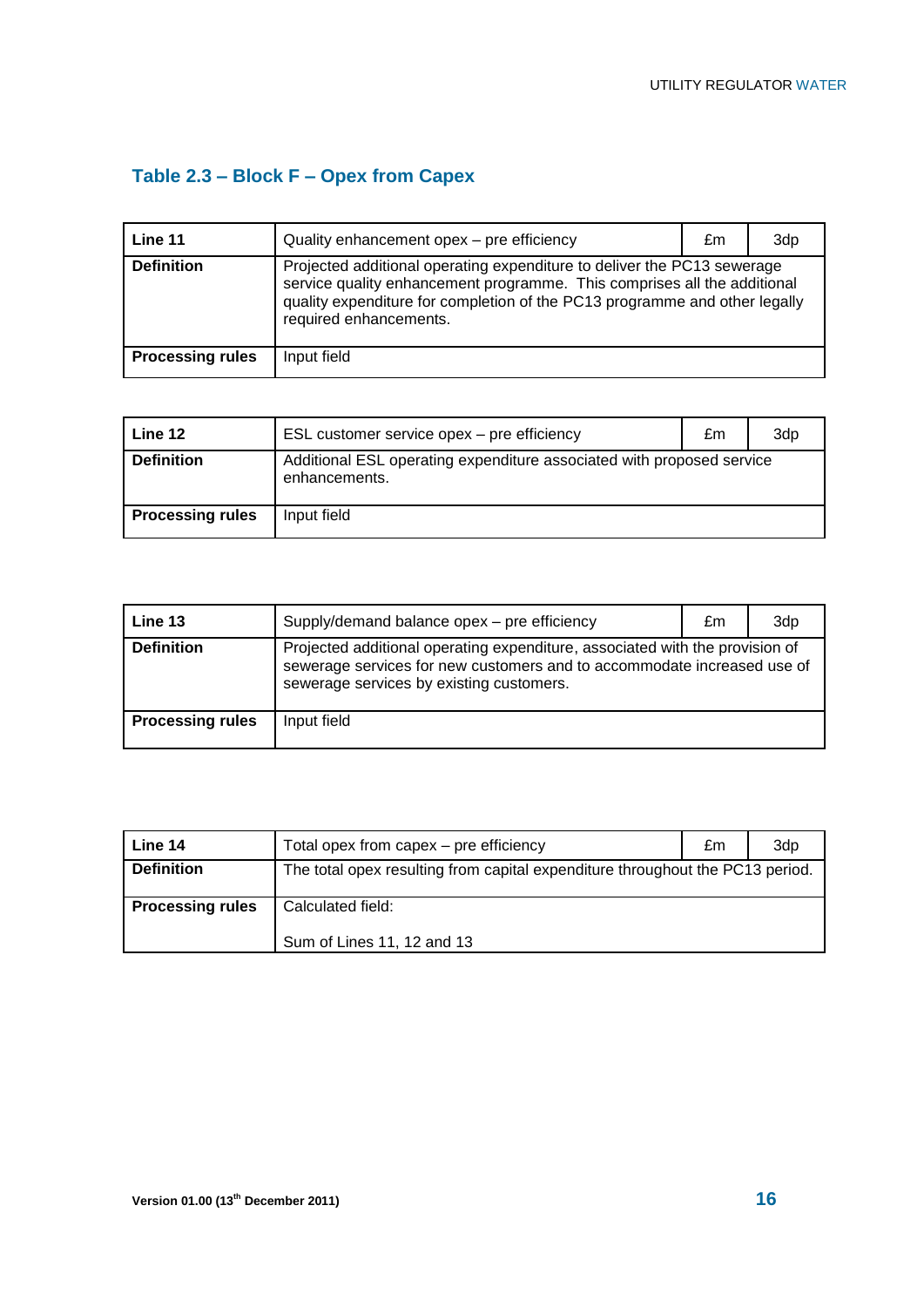### **Table 2.3 – Block G – Efficiency Improvements (Enhancement)**

| Line 15                 | Overall compounded assumed improvement profile<br>(enhancement)                                                                                                                       | % | 3dp |
|-------------------------|---------------------------------------------------------------------------------------------------------------------------------------------------------------------------------------|---|-----|
| <b>Definition</b>       | The overall cumulative improvement in enhancement operating efficiency<br>resulting from catch-up in relative efficiency plus minimum improvements<br>achievable by band A companies. |   |     |
| <b>Processing rules</b> | Copied field<br>Copied: table 2.1, line 9                                                                                                                                             |   |     |

| Line 16                 | Total opex from capex – projection                                   | £m | 3dp |
|-------------------------|----------------------------------------------------------------------|----|-----|
| <b>Definition</b>       | The total opex from capex projection net of an efficiency challenge. |    |     |
| <b>Processing rules</b> | Calculated field:<br>Line 15 multiplied by (1- line16/100)           |    |     |

### **Table 2.3 – Block H – PPP Costs and Efficiency**

| Line 17                 | PPP opex (pre efficiency)                                         | £m | 3dp |
|-------------------------|-------------------------------------------------------------------|----|-----|
| <b>Definition</b>       | The pre efficiency operating cost of PPP sewerage service assets. |    |     |
| <b>Processing rules</b> | Input field                                                       |    |     |

| Line 18                 | PPP assumed efficiency improvement profile                      | % | 3dp |
|-------------------------|-----------------------------------------------------------------|---|-----|
| <b>Definition</b>       | The overall cumulative improvement in PPP operating efficiency. |   |     |
| <b>Processing rules</b> | Copied field:<br>Copied: Table 2.1, Line 11                     |   |     |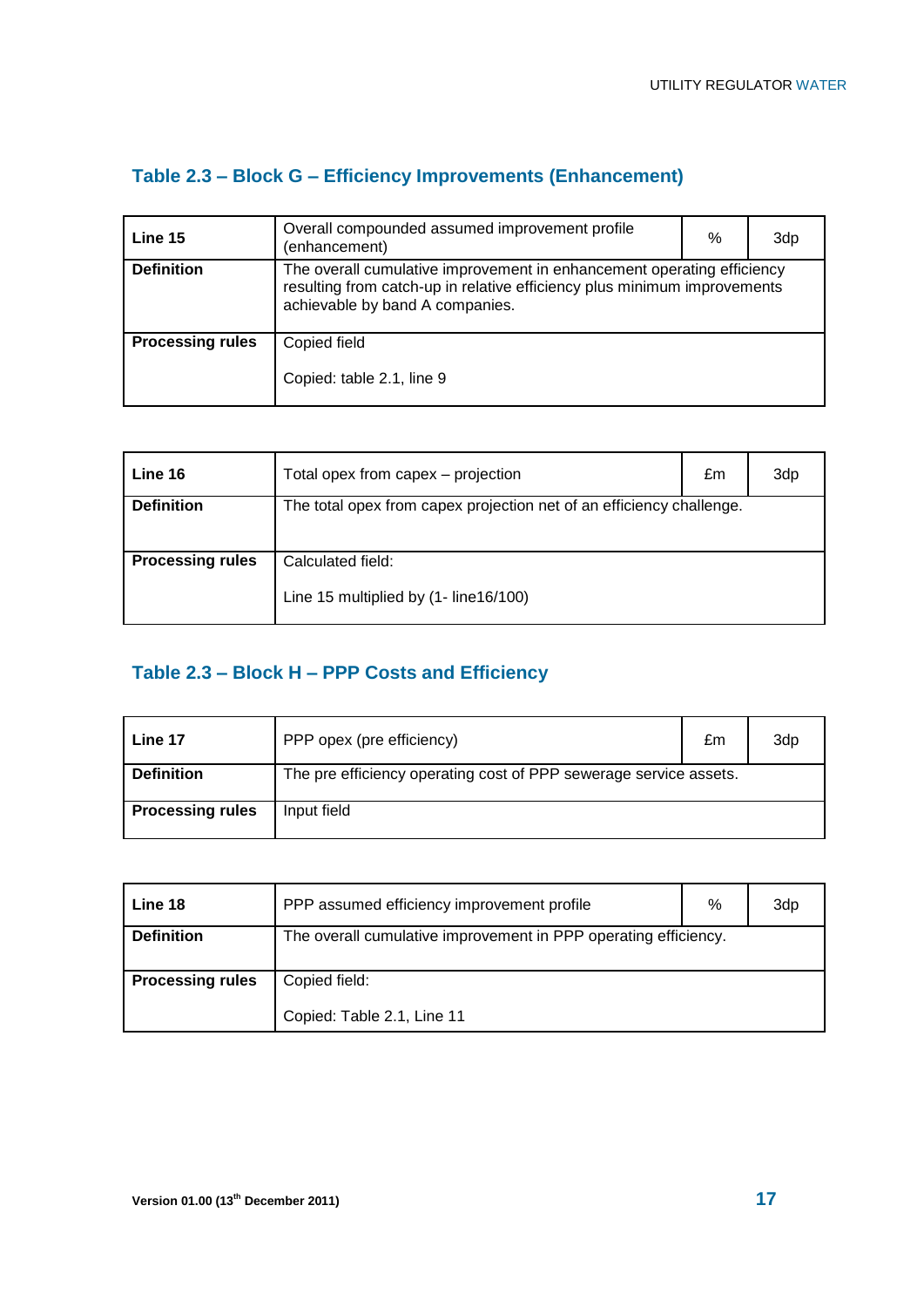| Line 19                 | PPP opex (post efficiency)                                                                                                                                            | £m | 3dp |
|-------------------------|-----------------------------------------------------------------------------------------------------------------------------------------------------------------------|----|-----|
| <b>Definition</b>       | The PPP opex projection net of efficiencies. This line, along with the<br>corresponding line in table 2.2 should align with Tab A5, Line 3 of the<br>financial model. |    |     |
| <b>Processing rules</b> | Calculated field:<br>Line 18 multiplied by (1- line 19/100)                                                                                                           |    |     |
|                         |                                                                                                                                                                       |    |     |

| Line 20                 | PPP interest payment                                                                                                                                                                                            | £m | 3dp |
|-------------------------|-----------------------------------------------------------------------------------------------------------------------------------------------------------------------------------------------------------------|----|-----|
| <b>Definition</b>       | The PPP interest payments on sewerage service assets. This line, along<br>with the corresponding line in table 2.2 should align with Tab A5, Line 8a of<br>the financial model (after adjusting for inflation). |    |     |
| <b>Processing rules</b> | Input field                                                                                                                                                                                                     |    |     |

| Line 21                 | PPP capital repayments                                                                                                                                                                                            | £m | 3dp |
|-------------------------|-------------------------------------------------------------------------------------------------------------------------------------------------------------------------------------------------------------------|----|-----|
| <b>Definition</b>       | The PPP capital repayments on sewerage service assets. This line, along<br>with the corresponding line in table 2.2 should align with Tab A5, Line 21a of<br>the financial model (after adjusting for inflation). |    |     |
| <b>Processing rules</b> | Input field                                                                                                                                                                                                       |    |     |

| Line 22                 | <b>Total PPP costs</b>                               | £m | 3dp |
|-------------------------|------------------------------------------------------|----|-----|
| <b>Definition</b>       | Total unitary charge for PPP sewerage service assets |    |     |
| <b>Processing rules</b> | Calculated field:                                    |    |     |
|                         | Sum of lines 19, 20 and 21                           |    |     |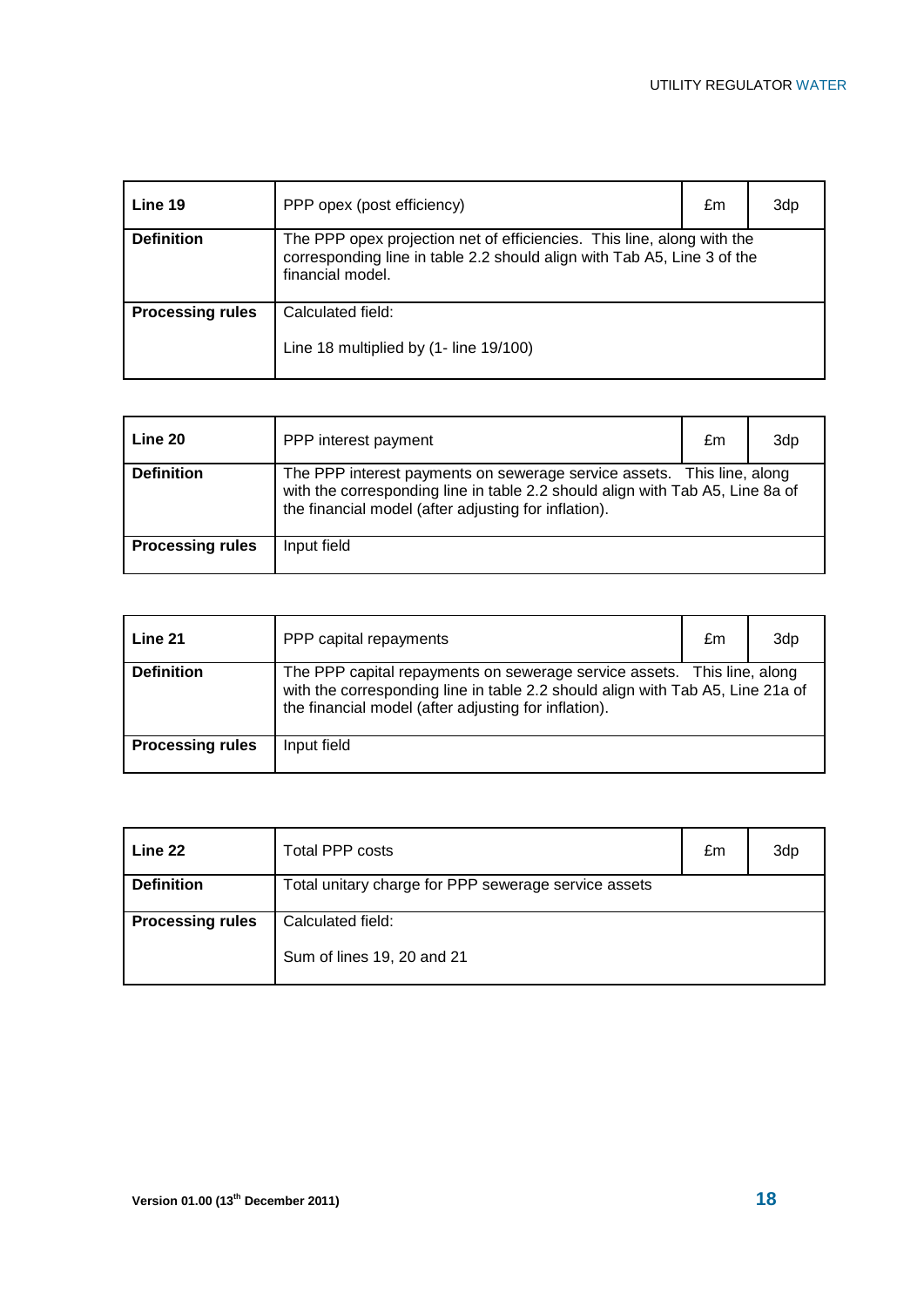#### **Table 2.3 – Block I – Totals**

| Line 23                 | Total sewerage operating expenditure projection                                                                     | £m | 3dp |
|-------------------------|---------------------------------------------------------------------------------------------------------------------|----|-----|
| <b>Definition</b>       | The total sewerage operating expenditure projections including all PPP<br>charges. The figure is net of efficiency. |    |     |
| <b>Processing rules</b> | Calculated field:<br>Sum of lines 7, 10, 16 and 22                                                                  |    |     |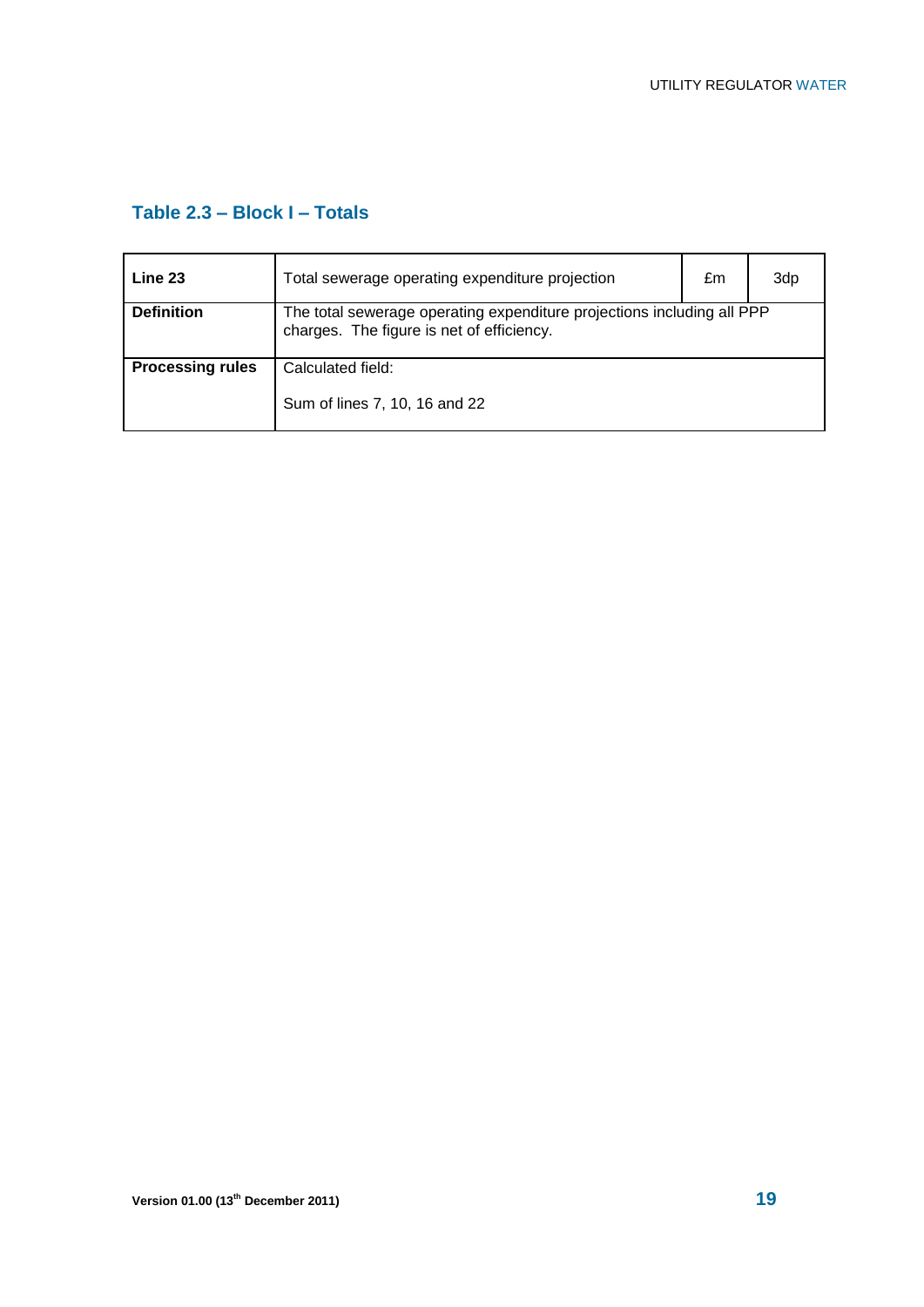# **Table 2.4 – Total Operating Expenditure Projections**

### **Table 2.4 – Block A – Total Opex Projections**

| Line 1                  | Base opex                                                         | £m | 3dp |
|-------------------------|-------------------------------------------------------------------|----|-----|
| <b>Definition</b>       | Total base opex for water and sewerage net of efficiencies.       |    |     |
| <b>Processing rules</b> | Calculated field:<br>Sum of table 2.2 line 7 and table 2.3 line 7 |    |     |

| Line 2                  | <b>Transformation costs</b>                                         | £m | 3dp |
|-------------------------|---------------------------------------------------------------------|----|-----|
| <b>Definition</b>       | The overall cost of transformation projects.                        |    |     |
| <b>Processing rules</b> | Calculated field:<br>Sum of table 2.2 line 10 and table 2.3 line 10 |    |     |

| Line 3                  | Opex from capex                                                   | £m | 3dp |
|-------------------------|-------------------------------------------------------------------|----|-----|
| <b>Definition</b>       | Total opex from capex for water and sewerage net of efficiencies. |    |     |
|                         |                                                                   |    |     |
| <b>Processing rules</b> | Calculated field:                                                 |    |     |
|                         | Sum of table 2.2 line 17 and table 2.3 line 16                    |    |     |

| Line 4                  | PPP costs                                                           | £m | 3dp |
|-------------------------|---------------------------------------------------------------------|----|-----|
| <b>Definition</b>       | Total PPP unitary charge for water and sewerage assets.             |    |     |
| <b>Processing rules</b> | Calculated field:<br>Sum of table 2.2 line 23 and table 2.3 line 22 |    |     |